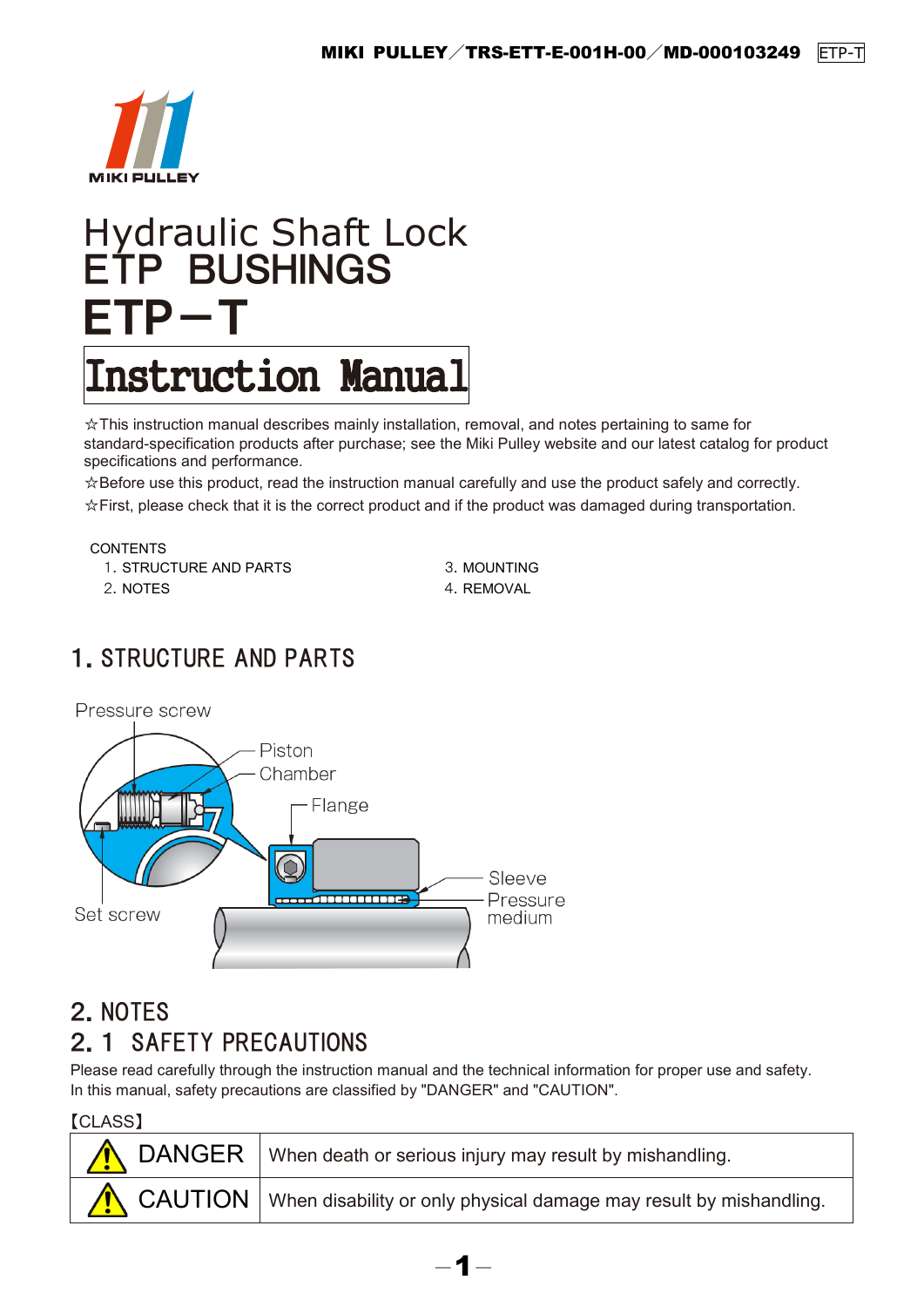## 【FIGURE SIGN】

| <b>PROHIBITION</b> | In the handling of the product, it indicates that prohibit the act.                                             |
|--------------------|-----------------------------------------------------------------------------------------------------------------|
| <b>CAUTION</b>     | In the handling of the product, it indicates that attention is required.                                        |
| <b>MANDATORY</b>   | In the handling of the product, it indicates that the action is compulsory on the<br>basis of the instructions. |



| Make sure that the main power of the<br>product is off before mounting or<br>performing maintenance/inspection.<br>It is extremely dangerous if the driving part<br>starts operating by accident while handling<br>the product. | Į | Set up a safety mechanism such as a<br>safety brake to avoid any danger.<br>The driven and driving sides could become<br>completely detached if the product is<br>damaged while in operation and not<br>immediately halted. |
|---------------------------------------------------------------------------------------------------------------------------------------------------------------------------------------------------------------------------------|---|-----------------------------------------------------------------------------------------------------------------------------------------------------------------------------------------------------------------------------|
| Be sure to use a safety cover.                                                                                                                                                                                                  |   |                                                                                                                                                                                                                             |
| It is extremely dangerous if hands, fingers,<br>hair, clothing, etc. get caught in the<br>product or a rotating part while in<br>operation.                                                                                     |   |                                                                                                                                                                                                                             |

| <b>CAUTION</b>                                                                                                                                                                                                                                                                             |  |                                                                                                                                                                        |  |  |  |
|--------------------------------------------------------------------------------------------------------------------------------------------------------------------------------------------------------------------------------------------------------------------------------------------|--|------------------------------------------------------------------------------------------------------------------------------------------------------------------------|--|--|--|
| When loosening the pressure screw,<br>be careful of the rotation or falling off<br>of the product, shaft, and hub.                                                                                                                                                                         |  | Always use a calibrated torque wrench<br>and clamp at the tightening torque<br>specified by Miki Pulley.                                                               |  |  |  |
| Loosening the pressure screw relieves<br>pressure and instantaneously<br>uncouples the mechanism; the product<br>can then easily move in the rotational<br>and axial directions.<br>Persons or objects in the direction of the<br>product falling may be injured or result<br>in accident. |  | Depending on the tightening<br>adjustment of bolt or screw,<br>exceptionally dangerous situations<br>such as product damage or<br>performance degradation could occur. |  |  |  |
| Be careful lifting a heavy weight.<br>Do not lift with a bad posture.                                                                                                                                                                                                                      |  | Use a safety glasses or gloves.                                                                                                                                        |  |  |  |
| Straining yourself to lift a heavy product or<br>using a torque wrench, or an awkward<br>posture when installing the product in a<br>machine could cause back injury.                                                                                                                      |  | Sharp portions of shaft keyway, etc. may<br>cause injury.                                                                                                              |  |  |  |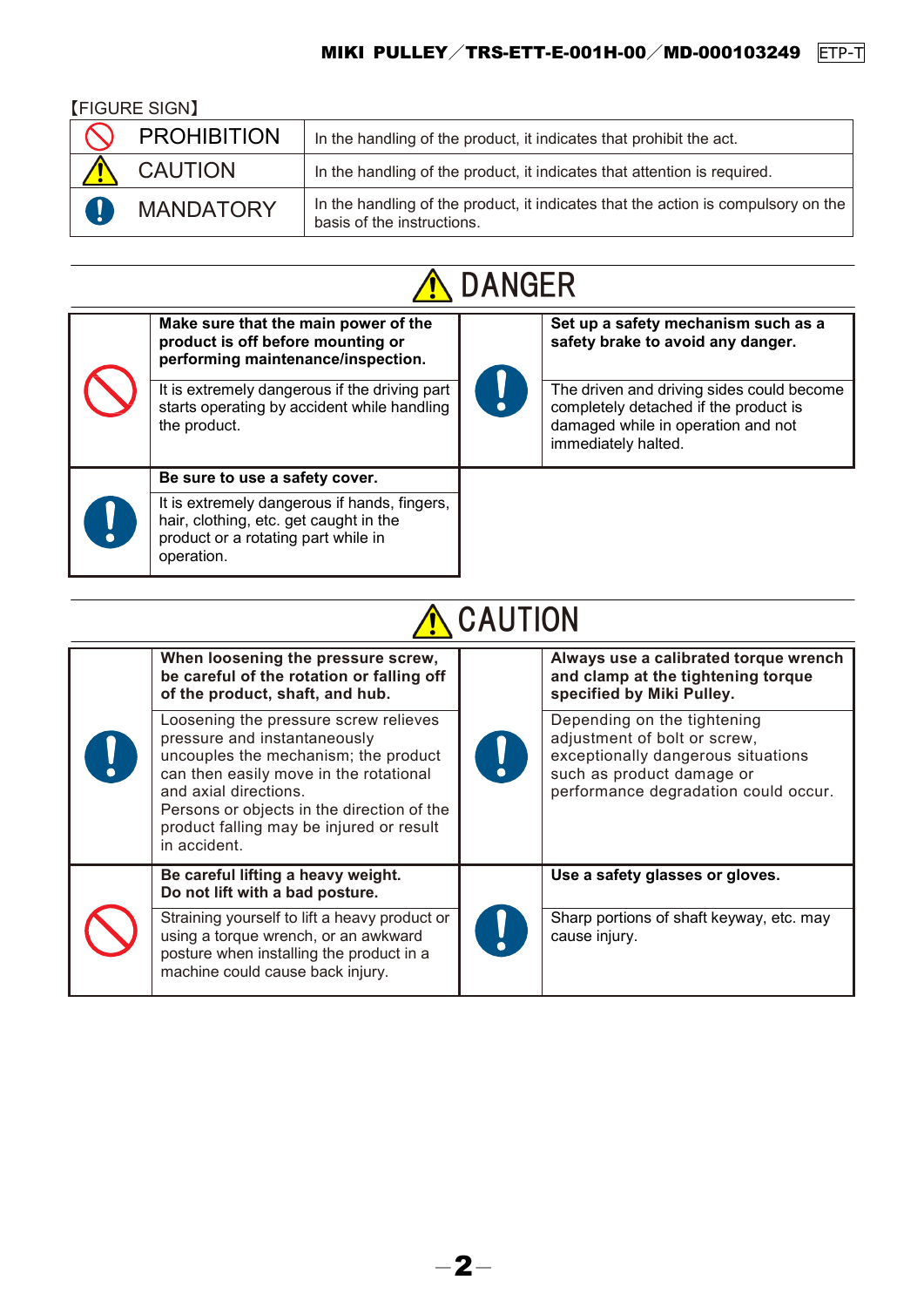## 2.2 IMPORTANT POINTS OF PRODUCT SPECIFICATIONS

| Do not use the product in a bad<br>environment.<br>Product is for dry use; do not allow<br>exposure to water or oil/grease.                                                                                                                                                                                                                                                                                                                  | Request disposal with a<br>waste-collection company, or dispose<br>of according to laws and regulations.                                                                                                                                                     |  |
|----------------------------------------------------------------------------------------------------------------------------------------------------------------------------------------------------------------------------------------------------------------------------------------------------------------------------------------------------------------------------------------------------------------------------------------------|--------------------------------------------------------------------------------------------------------------------------------------------------------------------------------------------------------------------------------------------------------------|--|
| Operating temperature range:<br>$-30$ ~+110°C<br>Do not use the product in an environment<br>where water, oil, or chemicals may spill<br>(no matter how little), that is corrosive,<br>where temperature is extremely high or<br>low, that is dusty, where condensation<br>forms, that is exposed to wind and rain, or<br>that is subject to a high degree of<br>vibration/impact; may cause product<br>damage or performance deterioration. | When disposing of the product, request<br>disposal with professionals, or dispose of<br>according to law and local regulations if<br>disposing of product by yourself.<br>Do not dispose of or leave unattended<br>where children play or in a public space. |  |
| Comes as a finished product. Do not<br>disassemble, modify, or additionally<br>process the product.                                                                                                                                                                                                                                                                                                                                          | In case there is a keyway in the shaft<br>and hub, ETP-T cannot be used.                                                                                                                                                                                     |  |
| We do not guarantee quality nor shall we<br>be liable for damages in the event of<br>damage or affected performance of the<br>product or of injury or accident occurring<br>as a result of the product being<br>disassembled, modified, or additionally<br>processed by the customer.                                                                                                                                                        | The product will become permanently<br>deformed by the keyway and<br>unremovable.<br>However, ETP-T can be used if the<br>keyway is completely filled and shaped to<br>form a round shaft.                                                                   |  |

【Keyway Shape where the ETP-T Cannot Be Detached due to a Deformation of the Sleeve】

The ETP-T cannot be used if the shaft and hub have a keyway as shown in the figure.

Note that you can use the ETP-T for the shaft and hub with a keyway if you can completely fill and shape the keyway with epoxy putty for metals.



## 2.3 IMPORTANT POINTS REFORE MOUNTING

|  | Do not use any bolt or screw other than<br>the pressure screw on the product.                                                                    |  | Ensure that the shaft and hub act<br>across the entire length of the product.                                                                             |  |
|--|--------------------------------------------------------------------------------------------------------------------------------------------------|--|-----------------------------------------------------------------------------------------------------------------------------------------------------------|--|
|  | Using a bolt or screw other than the<br>pressure screw on the product could affect<br>how the product is installed and result in<br>an accident. |  | The product will deform where not subject<br>to action and become undetachable.                                                                           |  |
|  | Thread lock or other adhesive cannot<br>be used on the pressure screw.                                                                           |  | Wipe off any rust, dust and oil content<br>on the shaft and inner surface of the<br>hub. Wipe away any antirust grease,<br>dirt, etc. with a cloth.       |  |
|  | The pressure screw cannot be tightened<br>correctly, and will prevent its performance.                                                           |  |                                                                                                                                                           |  |
|  | Finish the installation shaft and hub<br>tolerances and surface roughnesses to<br>the values we specify.                                         |  | If any grease is attached, remove the<br>grease completely. Meanwhile, the oil<br>content attached on the surface of the<br>ETP-T should be also removed. |  |
|  | Tolerances and surface roughnesses other<br>than specified may cause slippage or<br>otherwise affect performance.                                |  | Do not use molybdenum-, silicon-, or<br>fluorine-based containing oil or grease. It<br>will affect a change in the coefficient of<br>friction.            |  |

-3-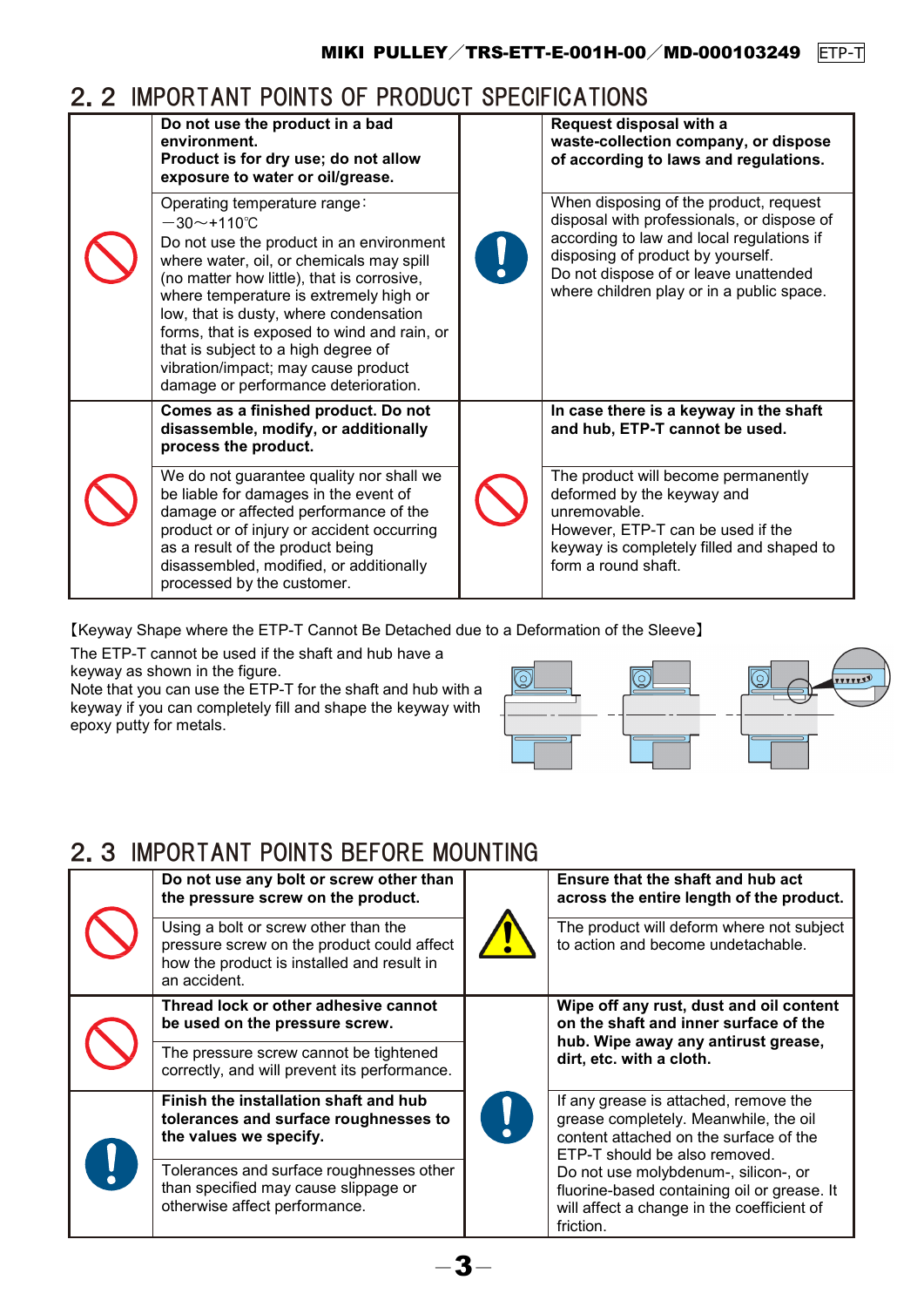### 【Allowable Range at Edges】

The performance of the ETP-T is based on the case where the shaft and the hub act across the entire standard shaft length, Ls, and the entire standard hub length, Lh, respectively.

Accordingly, make sure in the design phase that the shaft and the hub act for the respective entire standard lengths. If the length of the shaft and hub is limited due to design reasons, make sure it is less than the dimension S in the figure.

If it exceeds the dimension S, stress concentrates on the sleeve edge and the sleeve is deformed, so there is the possibility that the ETP-T cannot be detached.



#### Note

Dimension S is indicated by "S" in the table.

## 3.MOUNTING

#### (1)

Remove any rust, dust, and oil off from the shaft and inner surface of the hub. If any antirust grease, dirt, etc. remains on the surface of the ETP-T, wipe it off with a cloth. In particular, never allow oil or grease containing antifriction or other agent (molybdenum-, silicon-, or fluorine-based) to contact the surface, which would dramatically affect the friction coefficient.

## (2)

Attach the ETP-T to the hub and mount them to the shaft.

If accurate positioning of the shaft and hub is needed, adjust the position of both before tightening the pressure screw.

Never tighten the pressure screw before mounting the ETP-T to the shaft and hub.

(3)

Tighten the pressure screw to the specified torque using a torque wrench.(See table)

## **Note**

Never tighten the pressure screw before inserting the shaft to this product. The ETP-T will deform and become uninsertable.

## **Note**

The number of attachments/detachments (given in catalog) only applies if you prevent foreign particles from adhering to the pressure screw and make sure oil or grease containing antifriction or other agent (molybdenum-, silicon-, or fluorine-based) always remains on the pressure screw's surface.

**Note** 

In addition, be sure to use a torque wrench and do not use an impact wrench that has large torque fluctuation.

 $-\bm{4}-$